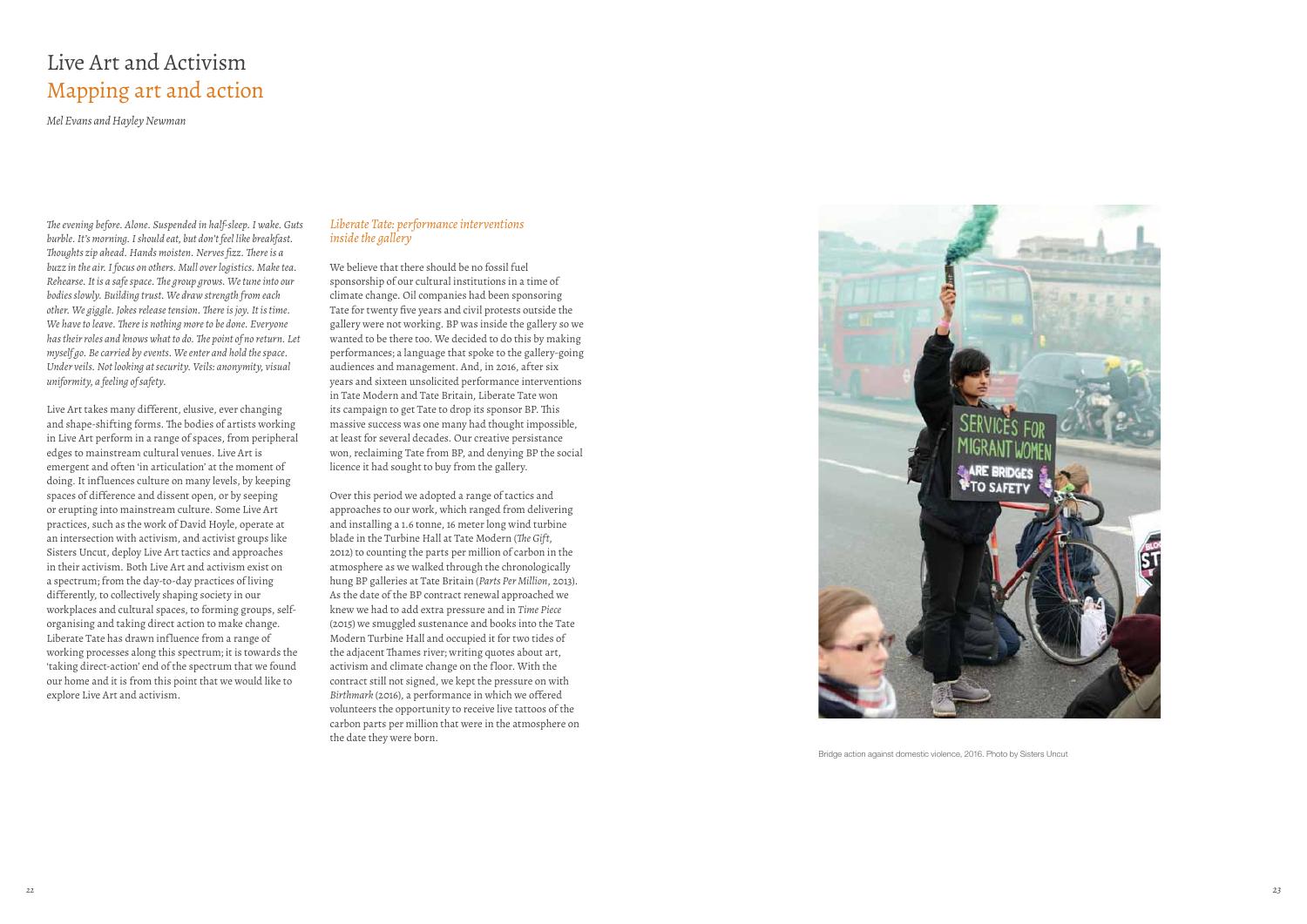There are an abundance of groups, artists and activists that inspire us and that form part of our creative community, whether working in sites of protest, gallery commissions, or public spaces. This work affects a dialogue between Live Art, theatre, visual arts, protest and direct action, part of an ongoing redefning of terms fundamental to this kind of practice. The Institute for the Art and Practice of Dissent at Home, They Are Here, Evan Ifekoya, Rebecca Beinart, Harold Offeh, Travis Alabanza, Rhiannon Armstrong, Victoria Sin, Sokari Douglas Camp and David Hoyle escape the enclosures of galleries and programmed arts events to explore public spaces, community centres, bars, and high streets to differently intervene and ignite new political and social conversations and collaborations. Where Art Not Oil, Museum Detox, Rhodes Must Fall and Carrot Workers Collective have clearly defned agendas with regard to their demands of arts establishments, Black Cultural Archives, Open Barbers and Shake! work within their chosen networks to build a community and shared language, principles and aesthetics. Lesbians and Gays Support the Migrants and Climate Camp, like Sisters Uncut, are more obviously protest and yet the aesthetic is fundamental, and the interventions the groups make are artistic beyond pretty banners.

This is where it is important to address the question of money. In both Live Art and activism, funding models are challenging. Collaboration forms networks of mutual aid to both make work and take action. Artists

Part of our understanding of activism is based around longevity: where the work continues its campaign as part of a long-term vision, building up over time. Some artists remain committed to long term political and social themes in their work, but the commissioning and funding structures in the arts often encourage a momentary critique to wilt into another funding round or disparate point of focus for the next commission. Campaigning to win and change the situation requires a rearticulation of an argument in ever more depth and refnement, rather than a fnished form and conclusion.

and activists may fnd a range of crowdfunding sources or build around a social enterprise model, like Open Barbers, but it is rare that everyone involved in creating these spaces, communities, moments and interventions would be paid - and indeed this generosity of time allows a freedom of involvement, numbers of people, and personal engagement than would otherwise be impossible on a budgeted project.

# *Sisters Uncut: performing protest*

There are also differences. Live Art is generally sanctioned by the consent of the space being worked in, through an invitation to perform. Direct action is almost always a disruptive and uninvited guest. Performance images and videos are often copyrighted or their use is restricted; in direct action the aim is to use as many channels as possible to ensure what is being highlighted is seen. In the cultural sphere, we are subject to the health and safety checks and constraints of galleries. In activism we take care of health and safety planning ourselves.

Sisters Uncut is a direct action movement with groups set up across the UK to defend women's refuges, and call for local and national government action to reopen the 34 women's refuges closed by the Conservative government. Their campaign centres on the specific, harsher impacts of the 'austerity' cuts on women, especially women of colour and immigrant women. Their means of protest have consistently taken an artful approach: around two hundred women joined hands in a circle to blockade Oxford Circus in 2015. Streams of purple and green smoke flares - a nod to the Suffragettes – have become a visual cue to the group's presence as they occupy council offices and bridges, and the images of defant protesters within this haze have travelled globally, speaking to a resurgent feminist movement.

The government's current political agenda of austerity, xenophobia and its dire record on energy infrastructure, disability rights, privacy, the right to protest and climate change has created the conditions for many artists and groups drawing on Live Art and activism. Liberate Tate understood that a performance is harder to shut down than a protest and many groups have followed suit, making works that mirror the languages and framing of the contested site.

We're not saying the following groups would embrace the lexicon we're trying to inhabit around Live Art and direct action. At the same time we can't fail to recognise that our work has taken place within a context sculpted by the work of other socially-engaged artists and protest movements. In trying to understand their work in these terms, we are attempting to move beyond existing discussions around political art/theatre, performance and protest, and towards artful intervention as a dynamic force affecting structural power, not limited to a scope that is descriptive, representational or superficially decorative.

> In 2016, Sisters Uncut hijacked the première of the flm Suffragette with the powerful slogan 'Dead women can't vote', in order to extend their exploration of enfranchisement and violence against women. A number of protestors lay, as if dead, across the red carpet, in the path of well-heeled actors such as Helena Bonham-Carter, who helpfully turned every media interview they did that evening into an indictment of the government for failing to maintain women's protection services. The protest took the well-rehearsed drama of the actors' entry into the cinema on opening night and turned it into a new stage, switching the roles of the lead actors from celebrants of 'just how far women have come' to disruptive commentators on the status quo

We began our collaboration as artists and activists and formed as a collective. Writing as two members of a core group of around 12 people who studied Tate and creatively explored its spaces over this period, we represent a network of 500 others who joined us in our performances or helped distribute information and disseminate our work. Inside Liberate Tate we were a diverse feminist/queer-led group with a range of members from artists, performers, grassroots organisers, Tate staff, community food growers, academics, NGO workers, publishers, geeks, hairdressers, people who've worked in fashion and advertising, oil nerds, eco-build specialists and theatremakers. It was during the process of making work together we realised that we were practicing a form of non-binary art activism; a way of working that does not privilege art or activism, but fuses both.

For many years there has been a restricted protest vocabulary: lock-ons, marches or banners. In Liberate Tate our work is equal parts Live Art and direct action. For example, durational performance could be viewed as a kind of occupation, or the interpretation panels in galleries as leaf lets.

Live Art and activism are enmeshed in many of our works. The rituals we used to open and close our performances set the work in a narrative which contained it and meant there was less potential for the loss of momentum, dissipation and confusion that can happen at protests. Our creative working process is

both reactive and ref lective and some of the projects took many years to develop, while others were done relatively quickly.

## *Mapping: art and action in the UK*

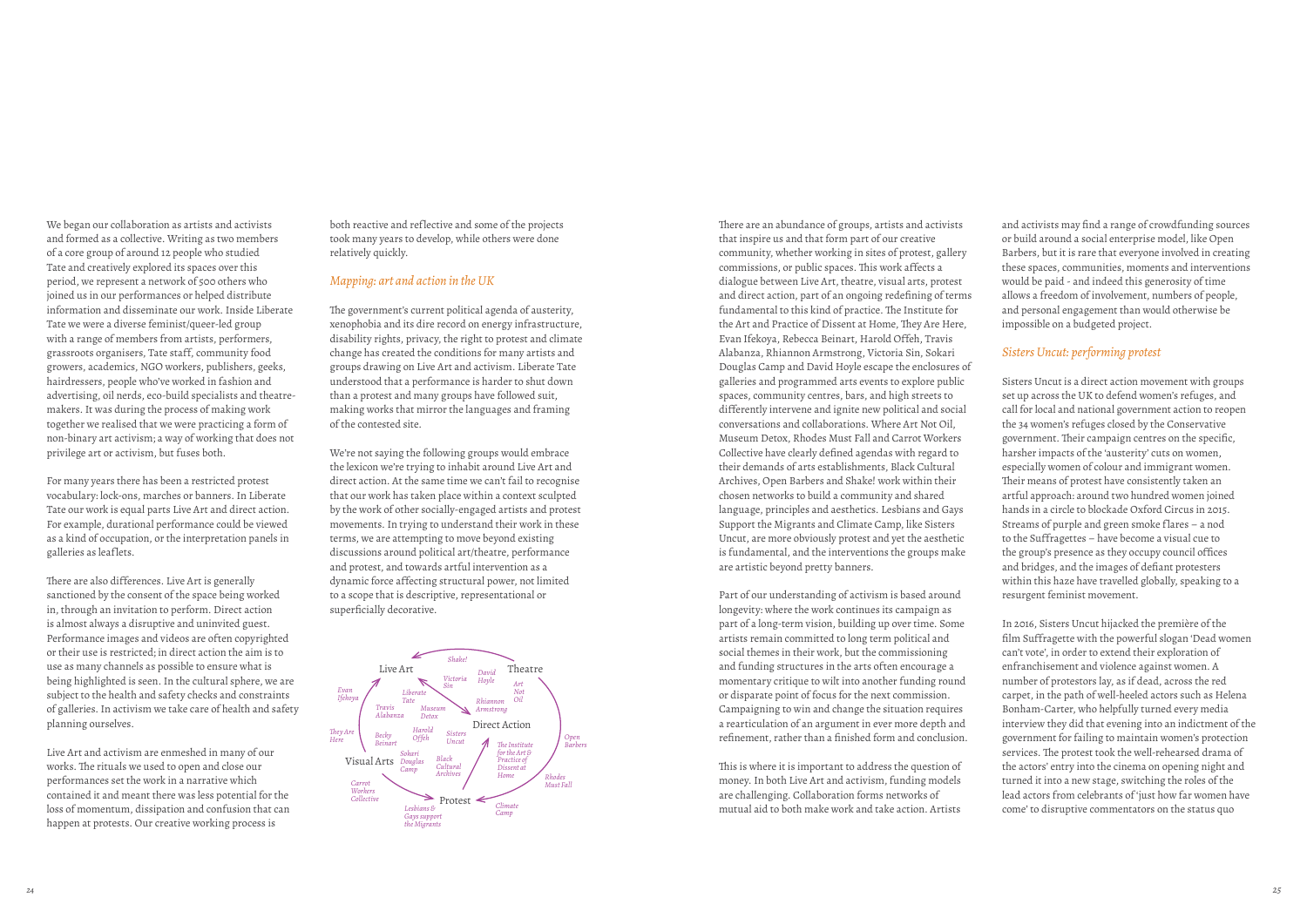demanding a feminism based in social justice. No longer could the flm be used as a liberal whitewash of the feminist agenda as complete, but rather a rallying call for justice beyond the vote.

That same year, merely months after Tate announced BP sponsorship would end, Sisters Uncut made their way to Tate Modern to call for an investigation into the death of artist Ana Mendieta. Forming a circle, holding hands and facing outwards, a group of women and non-binary people undid black clothing to reveal arms covered in blood, making a ring of blood around an exhibit by Carl André, Mendieta's husband, widely believed to be her murderer. Regular calls to stop exhibiting his work until justice has been served have been made by arts communities across Europe.

## *Conclusion: art action and active art*

Both Liberate Tate and Sisters Uncut make Live Art in a social sphere rather than in a theatre or gallery. Our work has a social or political agenda and a connection to direct action and both groups often use pre-existing structures or events to draw attention to issues which might otherwise be ignored. While not engaging in traditional forms of dialogue, such as negotiation or discussion, the work is often made with other artworks, performances, social movements and historical events in mind. Sisters Uncut has a hybrid aesthetic of protest and Live Art, while in queering art and activism, Liberate Tate consciously avoided replicating historic forms of protest, practicing the art of getting out of our individual comfort zones – as artists and activists – in order to work together. Like Sisters Uncut, we were (self) organised and persistent. We were urgent, but we also employed ref lective and creative processes to make our work. We learnt new skills, created networks and shared resources with other groups working for environmental and social justice.

The works and actions that make up contemporary art-activism are often built on regionally specifc dialogues around the most effective, disruptive forms of protest needed to achieve the aims of a campaign. These actions are also informed by the experimental practices, histories and discourses of socially-engaged art in the UK, taking further inspiration from global arts practices, protest and examples of creative resistance. We would like to see more crossover and collaboration between the practices of art and activism in the UK. What might that look like? Animal rights activists moving beyond the blood and nudity to artworks like the French farmer who stormed the Louvre with 40 sheep. No Borders activists allowing the discourses around bodies and borders in Live Art to pose an alternative to Theresa May's hostile environment. Artists standing with community struggles in the long-term, allowing the power of imagination to channel real gains. Politics that repeats the same slogans and art that considers social issues briefly and objectively can neither be enough, but Live Art practices which are deeply engaged in communities and struggles can show us a fairer, queerer, world to come.





Top: Sufragette Parliament action, 2016. Photo by Sisters Uncut Bottom: Sufragette premiere, 2016. Photo by Sisters Uncut